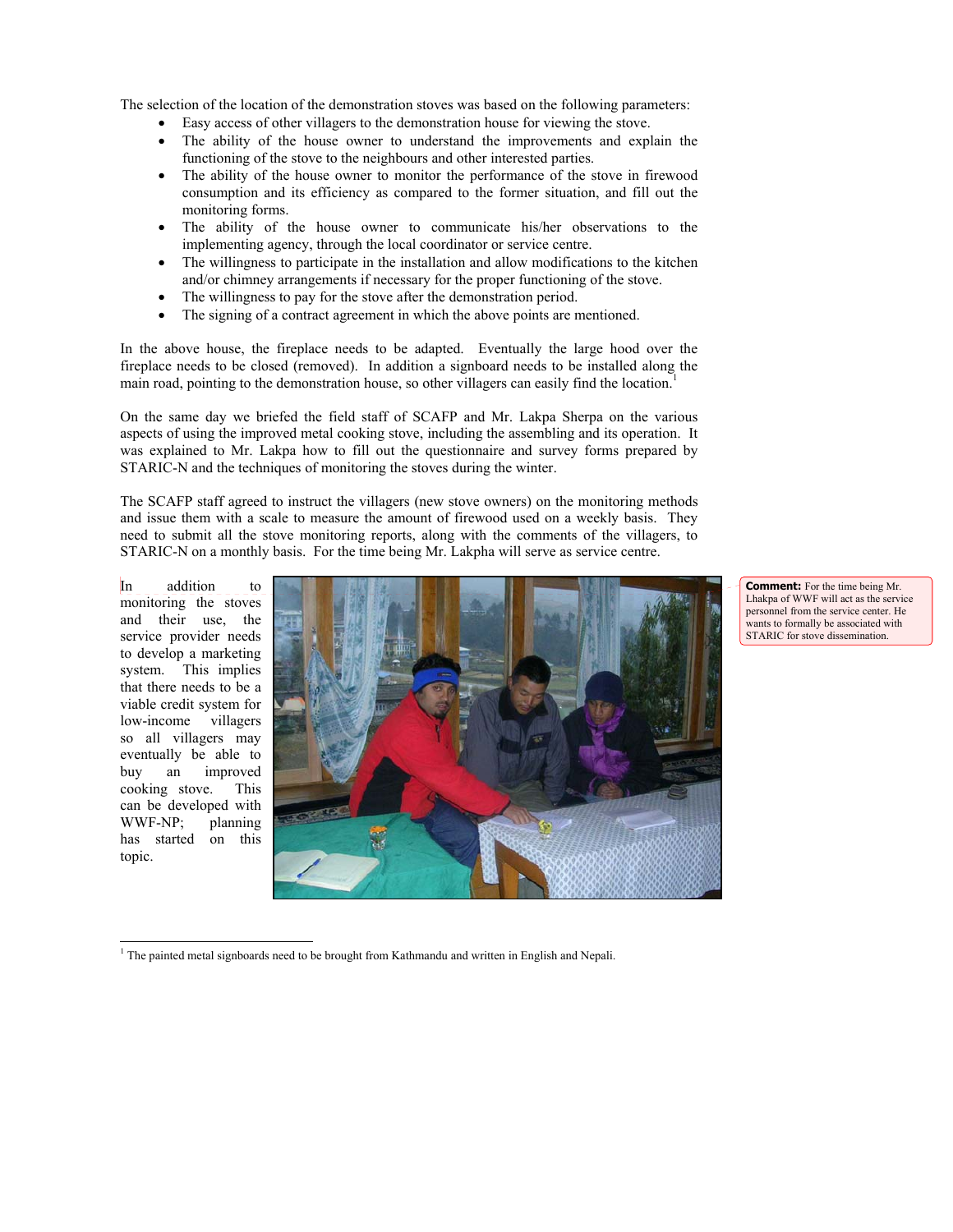*STARIC staff briefing the field staff in a teahouse about the methods and procedures of monitoring the performance of the stoves.* 

#### **18 November – Day Three**

After installing the stove and briefing the new stove user in Lukla, we headed towards Ghat, a two-hour walk, where a hotel owner was anxiously waiting for our arrival. After installing the stove, the hotel owner was given a manual and questionnaires. In addition she was briefed on the installation and operation of the new metal stove.

The demonstration consisted of installing the stove in the user's place. First, the staff members from STARIC-N showed and described all 12 different parts of the stove. Then the various parts were assembled before the user so that the user would be capable of assembling the stoves if their neighbours also wanted the same stove. A cooking demonstration was given to convince the new users about the efficiency of the stove and to show in a practical way that the new stove consumed a lot less firewood than the older stoves, as well as taking much less time to cook the same food.

*New stove installed on top of the existing mud stove. The chimney goes into the large hood. Both the mud stove and the new stove are burning. The two vertical pipes in the rear are from the smoke-water heater built into the mud stove. The metal slide on the fire opening is lowered on top of the wood.* 



Because the teahouse owner knew precisely how much wood and time would be required to boil water, she immediately noticed the efficiency of the new stove. One of her observations was that she also needed a water heating facility, currently built into the existing mud stove. By not having this feature, she would probably maintain her old stove for water heating, partly defeating the efficiency of the newly installed stove.

In the mountain areas the cook has no objections to cooking while standing. Placing the metal stove on top of the existing stove, however, raises the cooking height too much. The stove service provider will need to discuss with each individual house owner on how to improved the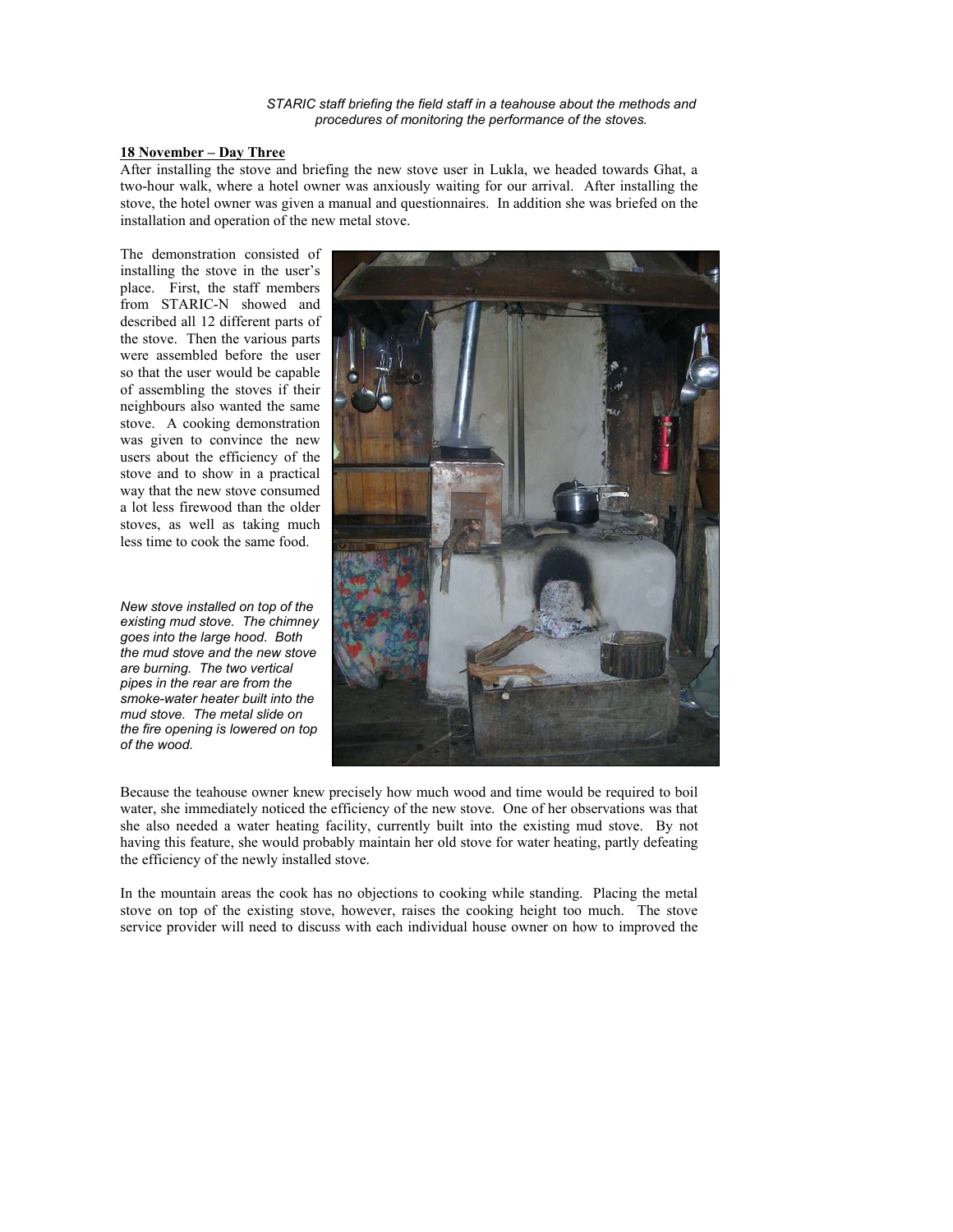kitchen set-up and/or demolish the existing mud stove. Demolishing the mud stove, however, will only be done if the water heating facility is fully incorporated into the new metal stove.

The short (temporary) chimney pipe (three lengths = three meters) ends inside the wide hood. The effect will be that warm air from the kitchen will also be sucked into the hood and the stove will hardly contribute to warming the kitchen. A chimney passage going through the upper floor should be installed as this will only marginally ventilate the kitchen (along the chimney pipe) while drawing out the excess smoke. The construction of a special floor/roof passage prevents the wooden floor from easily catching fire in the event of a chimney fire.

The galvanised sheet metal chimney pipe is only a temporary measurement.<sup>2</sup> The GI sheet pipes should not be used inside the house, but replaced by plain metal sheet pipes.

After installing the stove in Ghat, we moved on to Phakding, about an hour's walk further. There Mr. and Mrs. Rai were waiting for our arrival. We then installed the stove in Phakding and gave them the manual and questionnaires. We also explained the manual, page by page, and briefed them on the installation and operation of the new metal stove.

### **Comments of Mrs. Rai on Her New Stove**

Once the stove was installed and operated, Mrs. Rai told us that the new stove was much more efficient than her older stove and consumed a lot less firewood and time than she would have expected. In the beginning she was wondering, by looking at the mouthpiece of the stove, if the stove would burn at all, but later she seemed to be surprised by the performance of the stove.



<sup>&</sup>lt;sup>2</sup> When the flue gasses are hot, the galvanisation will evaporate, causing very poisonous gasses. Only the floor/roof passage, the top piece outside the roof and the wind vane can be made from galvanised sheet metal.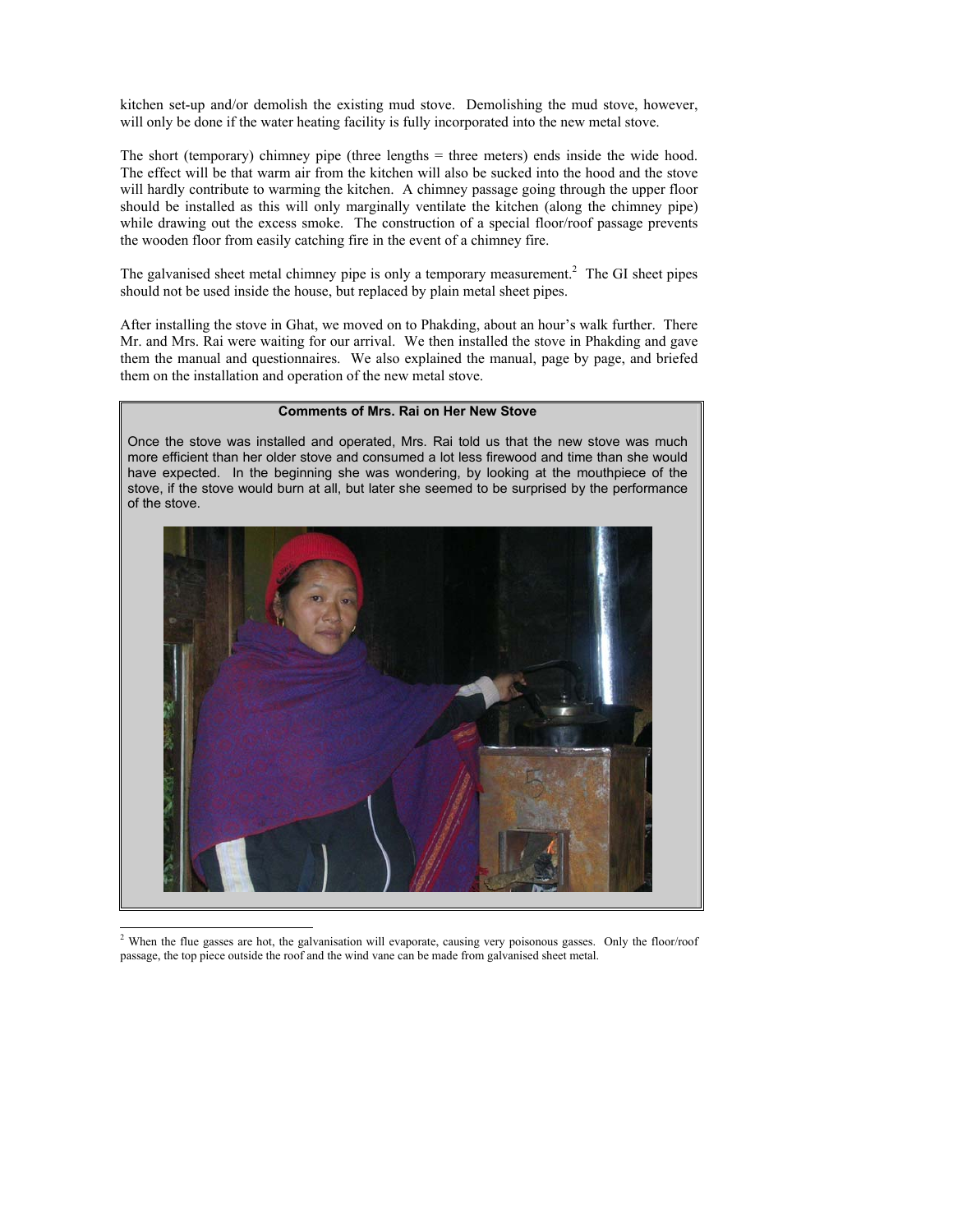She also told us that she used the older stove for heating the water via the back-boiler, but now it seems to be more economical to boil the water on the new stove and pour it in the tank, rather than using the old stove just for the purpose of heating the water.

She was astonished by the short time it took to prepare dinner for seven persons, including the staff members of STARIC-N, WWF-NP and SCAFP. She told us that in the beginning she did not believe the new stove could be used to prepare dinner for more than 4 persons, but she was proven wrong.

As with the stove installed in Lukla, also in this case the incorporation of the back-boiler would be needed for even more efficient water heating. The project staff decided to allocate additional funding for developing the back-boiler as a feature that can be easily attached to the existing stove.

The heat pipe of the back-boiler can be installed, together with a new skirt, by removing the existing skirt. The skirt without the heat pipe is closer to the pot than the skirt with a heat pipe and therefore needs to be replaced. The removed skirt can be returned to the service provider for fitting on another stove having no back-boiler.

With regard to the angled position of the water kettle, the bottom support over the fire chamber needs to be adjusted in such a way so that the largest kettle (fitting into the opening) remains in a fairly horizontal position and flue gasses are optimally heating the kettle.

#### **19 November – Day Four**

In the early morning we walked to Monju, a small village about two hours walk from Phakding. The stove owner was in her house when we reached there. She was waiting for us with a sack full of dry ash which was later used to insulate the body of the stove. We installed the stove and gave her the manual and questionnaires. She was briefed about installation and operation of the new metal stove. There, too, we had to wait until a meal was prepared using the new stove in order to convince the user of its effectiveness.

The above process illustrates the need for on-the-spot demonstration in the villages. Seeing is believing. Other villagers can now view the stove and discuss the results with peers.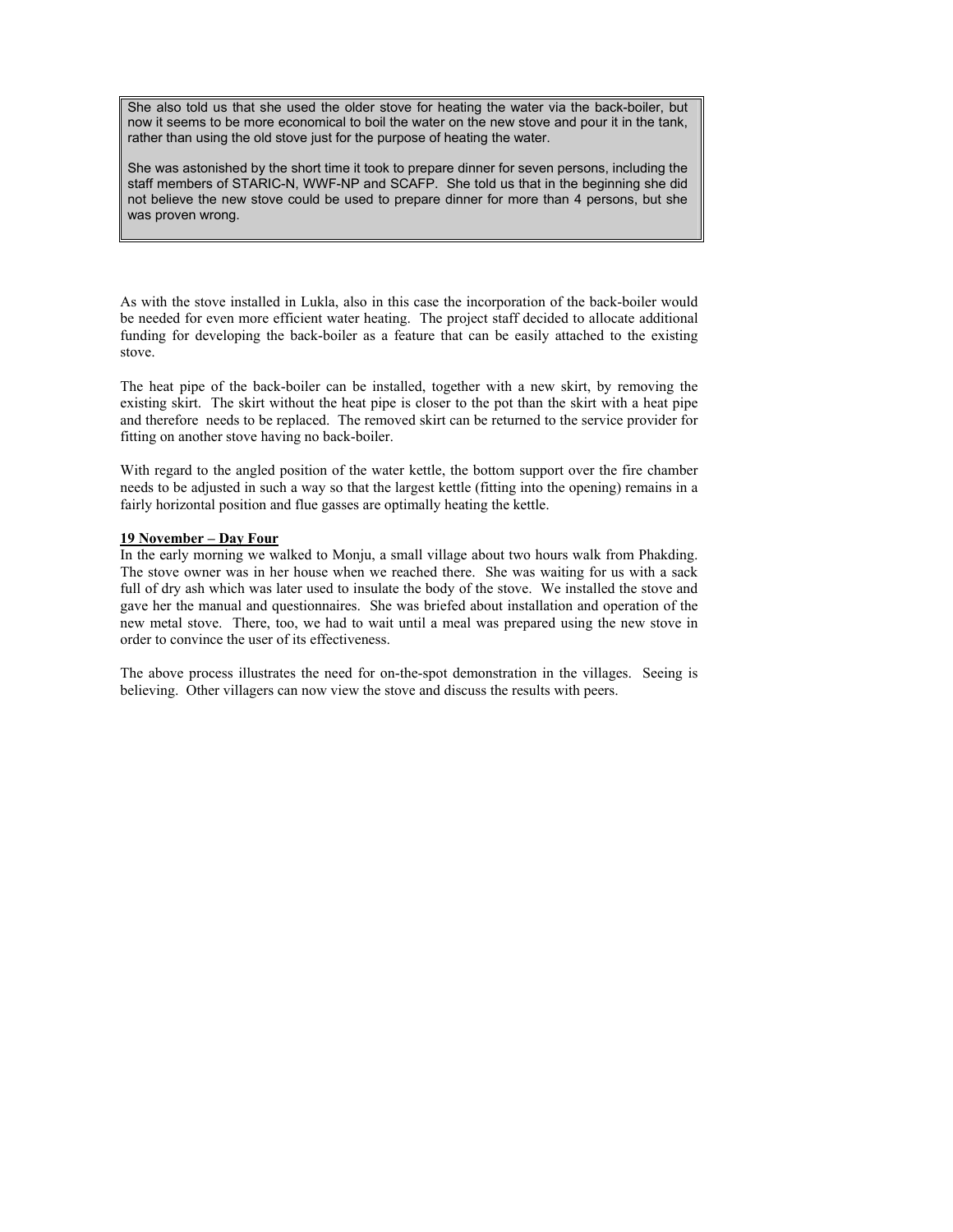

*Stove with sunken water kettle and pressure cooker. The dimension of the two holes will accommodate most medium-sized pots, leaving only a minimal gap around the pot. On the left are the two vertical pipes of the back-boiler from the existing mud stove.*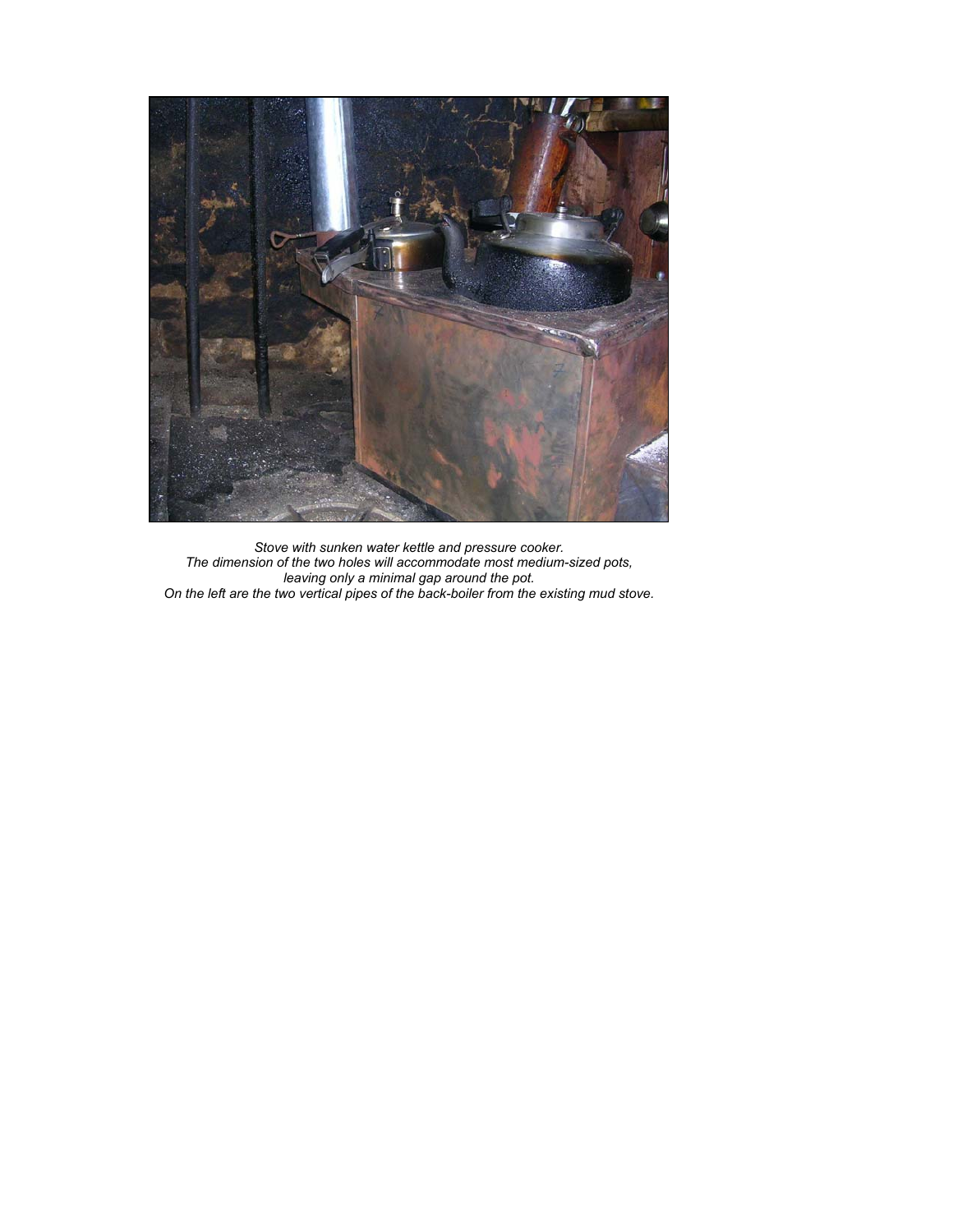

*Ashes from the old fireplace are used to insulate the body of the stove. The inner vertical burning chamber can be seen, with holes in the side, allowing the hot flue gasses to lead to the second cooking hole. This inside design will be modified for the next series of stoves.* 

#### **20 November – Day Five**

In the morning we moved to Namche Bazaar, about a four-hour walk from Monju and a very steep climb. When we reached Namche, we were pleasantly surprised to see that the stove owner was already using the new metal stove without us having to install it. He seemed to be really pleased with its performance and he had invited a lot of other villagers to have a look at his new stove.

The top of the stove had to removed because he had not put any insulation (ash) inside the stove, but this was easily resolved.<sup>3</sup> After filling with the insulating ashes, the owner prepared tea for us and the other spectators who had come to look at the stove's performance. In practice the owner of the demonstration stove will need to serve a lot of tea to the visitors who come to have a look at the new stove's performance. After observing the performance of the new stove, the owner told us that he would stop using his old metal stove because it consumed a lot of firewood and was time consuming.

The large and heavy metal stoves were manufactured in Kathmandu in a period (20 years ago) when firewood was readily available and no consideration was given to the deteriorating environment. Because stove manufacturers do not know any technical details on how to make firewood efficient stoves, the villagers kept on buying the only (old) model available in the

<sup>&</sup>lt;sup>3</sup> Test will be conducted to assess the difference of efficiency between air-filled and ash-filled stoves.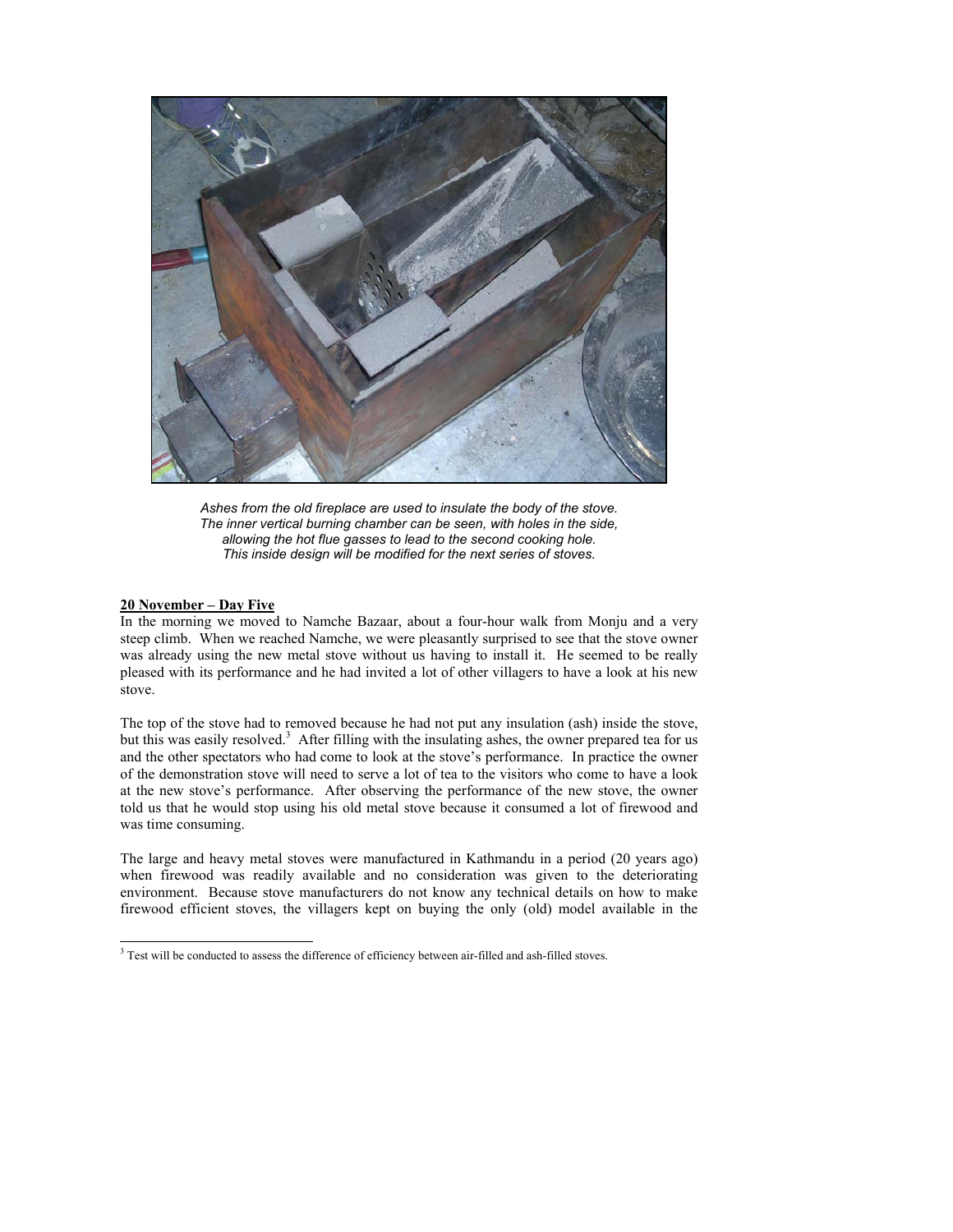market. Many teahouse owners, however, were obliged (by WWF-NP and the park management) to change to kerosene for cooking for the tourists in order to reduce the progressing deforestation and accompanied soil erosion that causes the destruction of the fragile mountain ecosystem.



*The old metal stove on the bottom weighs about 115 kg and consumes about a Bhari (35 kg) of firewood in one cooking cycle. The new stove (on top) weighs about 20 kg and uses less than 5 kg in one cycle. A plastic barrel on a stand with water heating pipes is on the right-hand side.* 

## **21 November – Day Six**

In the morning we travelled to Khumjung, about a two hour's walk. There, too, we installed the stove in a teahouse. The owner had already collected some dry ash because the field staff from WWF-NP had advised her to do so. We used this dry ash for the insulation. As soon as the stove was installed, the owner started using the stove.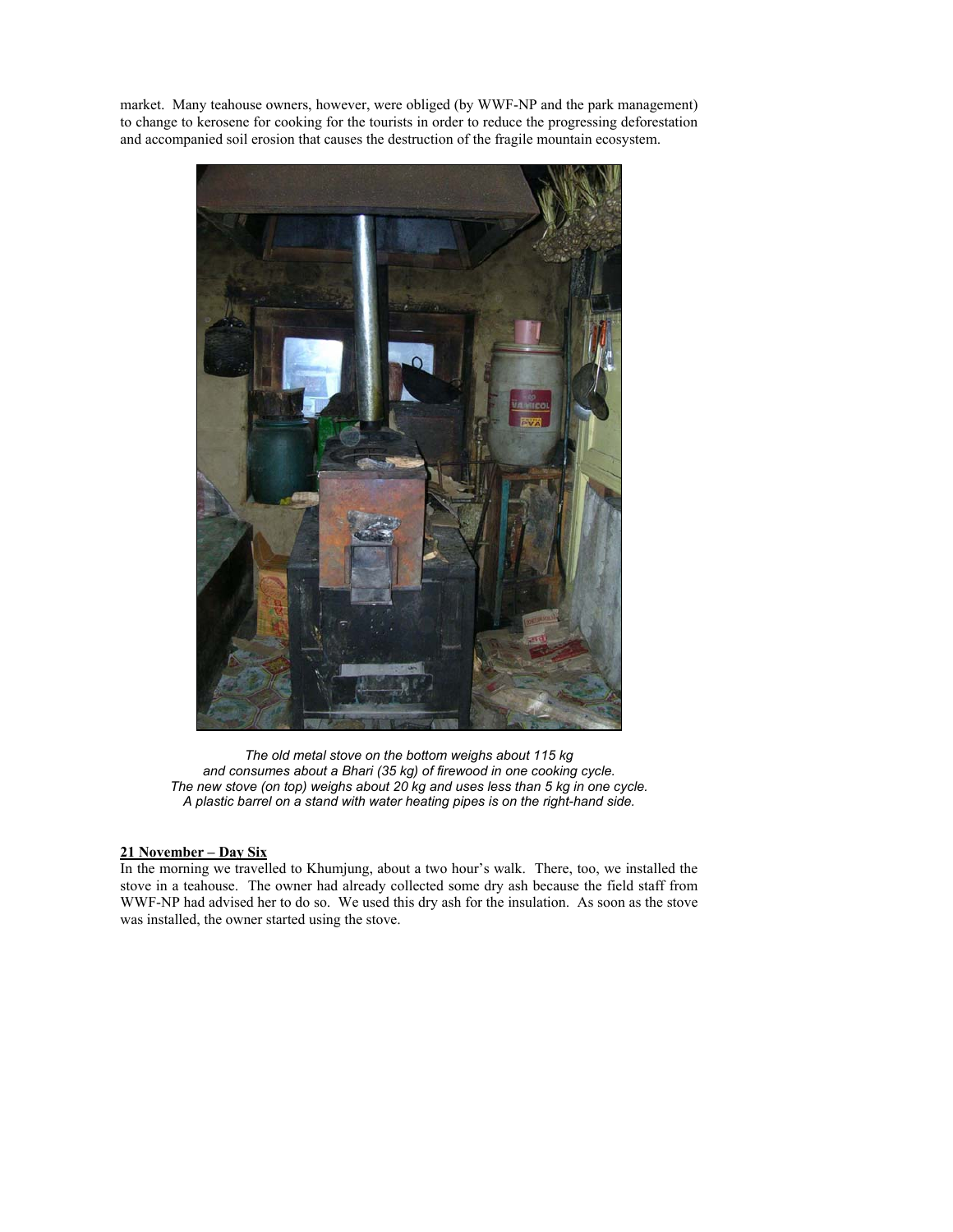The demonstration stove design is made with a thin sheet metal inner burning chamber to reduce the heating-up time, thus conserving firewood. To avoid burning through in a few months, the inner chamber will be made from stainless steel.

After having some tea and lunch cooked on the new stove, we moved from Khumjung to Tengboche and subsequently to Debuche. The trek is about five hours from Khumjung. We reached Debuche at night.



*The new stove placed on top of the old mud stove and already in use.* 

# **22 November – Day Seven**

Mr. Lakpa Shrepa from WWF-NP had invited the potential users of the new stoves from Pangboche and Dingboche to Debuche. The stove owners of the other two villages reached there at 10:00 AM and we started briefing them about the installation and operation of the metal stove. This time we let them install the stoves themselves. We even made them cook lunch on the new metal stove so that it would boost their confidence.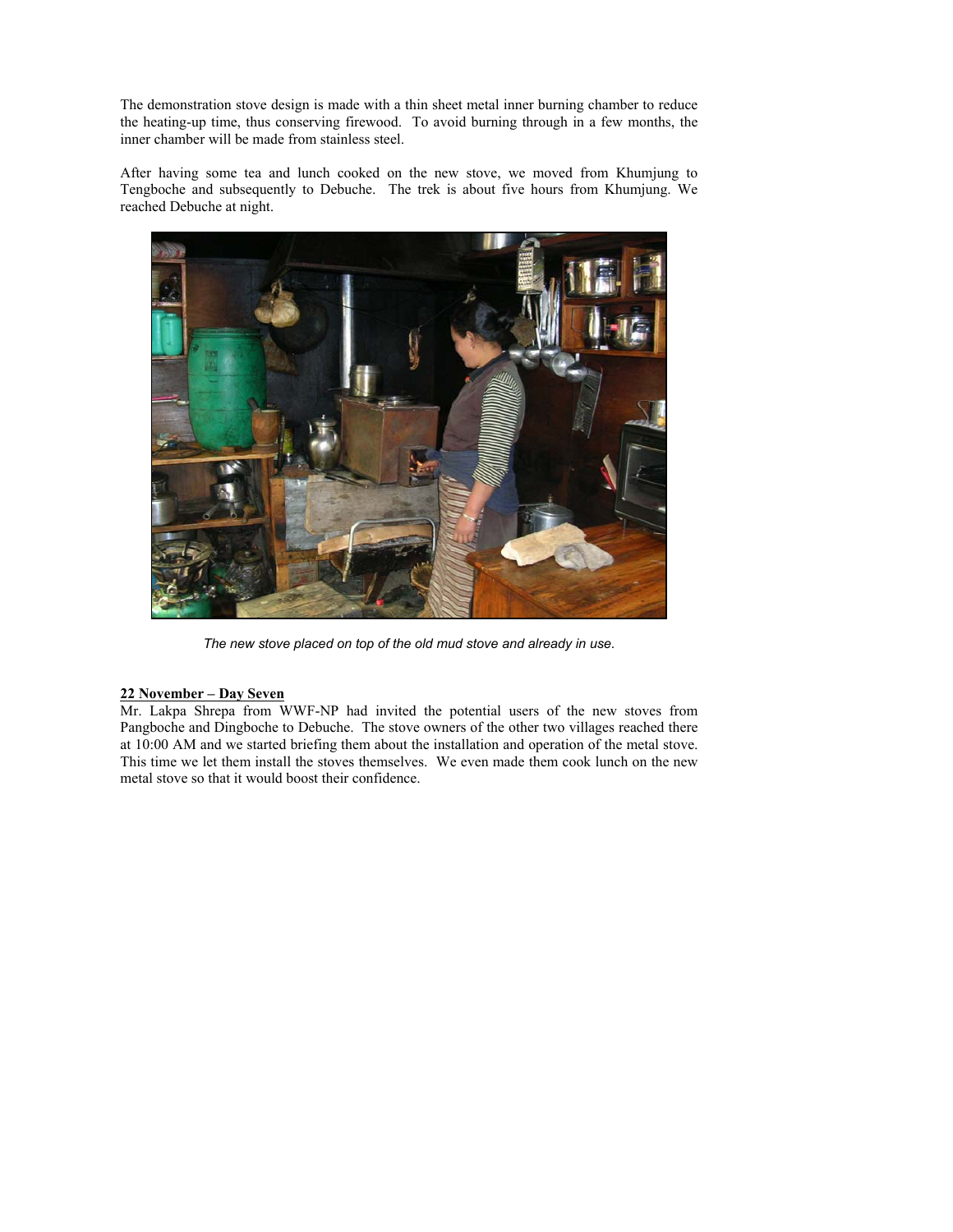

*The existing mud stove with ash receptacle covered with thin metal sheeting. On the left side of the ashtray is a hand blower. These stoves often have only one cooking hole.*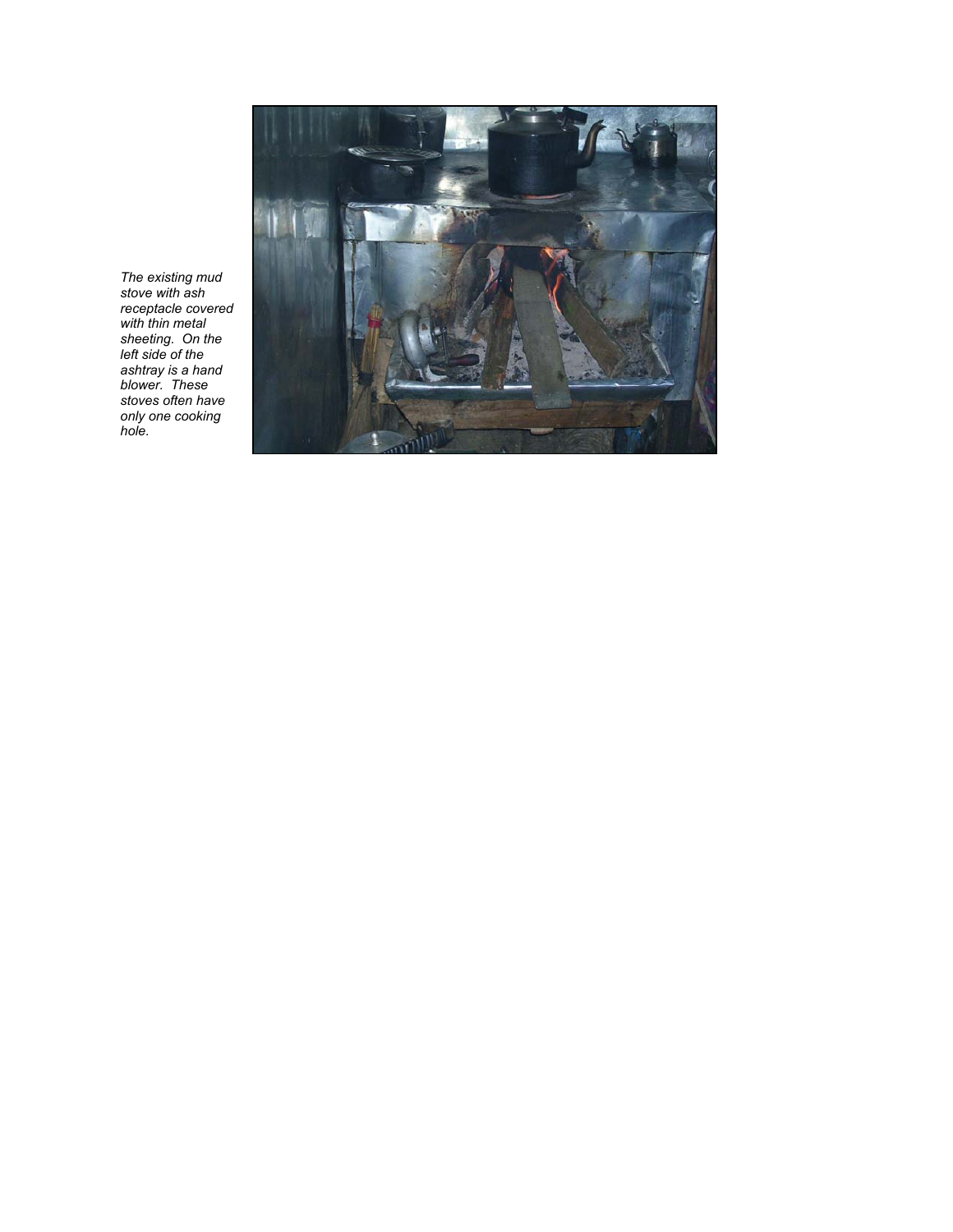Debuche, Pangboche and Dingboche are three villages situated at high altitude and are regarded as semi-alpine regions where firewood is really scarce.<sup>4</sup> All that is available is twigs and small branches of herbs and shrubs. The teahouse owner from Debuche was able to cook on the new stove just by using these small sticks. This made them very happy.



*The elbow opening of the new stove is stuffed with small twigs and branches. The metal slide is not inserted here.* 

## **23 November – Day Eight**

After briefing the villagers in Debuche, we returned the next day back to Namche Bazaar.

It had been planned in an earlier phase of the project to give people the option of ordering the stove with pot rings exactly fitting their most favourite cooking pots. A preliminary cooking pot and kettle survey showed, however, that the sizes of the cooking pots were rather similar and less attention was paid to well closing pot rings. This matter needs to be further reviewed. Reasonably lightweight and sturdy pot rings need to be manufactured (cast iron is heavy and breaks easily).

The cooking demonstration proved the chimney had sufficient draft. However, in this case, pot rings would be required to avoid air from being sucked into the stove alongside the pot, causing quenching of the fire and with that reducing the heat intensity in the second cooking hole. The current rings need to be exchanged for better closing rings that will allow only minimal flue gases (and smoke) to escape through the top plate or air to enter.

 4 Although the conservation and park management people oblige the teahouses to use kerosene to cater for the cooking needs of trekkers (tourists), they are still allowed to use deadwood from shrubs for their own firewood needs.